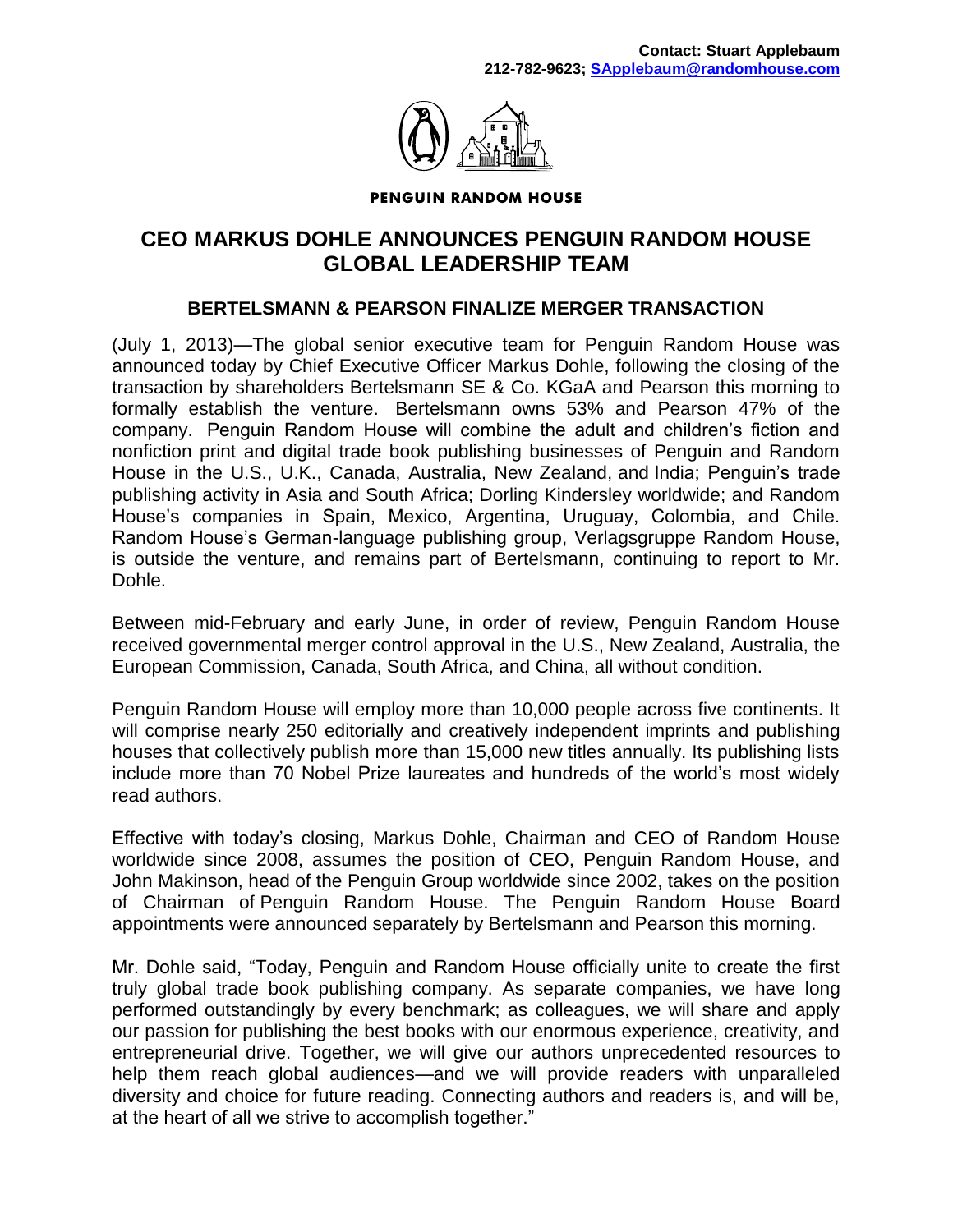John Makinson said, "Penguin Random House starts life today as a freshly minted company, but also as a creative enterprise that will draw on the greatest legacies in the history of book publishing. That heritage will help to frame the culture and personality of Penguin Random House as we place our extraordinary shared resources at the service of our authors, our customers, our readers, and our colleagues. It is an exciting day for all of us."

In announcing his senior executive appointments, Mr. Dohle said, "Our global and local leadership comprises proven executives drawn from both sides of the company who are inclusive and collaborative with colleagues in their decision making and who fully support our publishers and our authors in realizing their vision and objectives for our books."

Effective immediately, the following newly appointed executives report to Mr. Dohle, who additionally serves as CEO for the Penguin Random House U.S. company:

Coram Williams, previously CFO for the Penguin Group, will serve in a dual capacity as Chief Financial Officer for Penguin Random House, in the U.S. and worldwide. Mr. Williams will also oversee the self-publishing business Author Solutions.

David Shanks has stepped down as CEO, Penguin Group (USA). He will serve as Senior Executive Advisor to Mr. Dohle and the U.S. executive team.

Madeline McIntosh, formerly Chief Operating Officer, Random House U.S., becomes President and Chief Operating Officer of Penguin Random House in the U.S.

Brad Martin, formerly President and CEO of Random House of Canada, is appointed CEO of Penguin Random House in Canada.

Tom Weldon assumes responsibility for Penguin Random House in the U.K. as CEO. He was previously Chief Executive Officer, Penguin Group UK.

Gail Rebuck will become Chair of the Penguin Random House U.K. Board.

Ian Hudson will serve as Deputy CEO of Penguin Random House U.K., a position he previously held at Random House UK. Separately, he will oversee Penguin Random House's operations in Australia, New Zealand, India, South Africa, and Asia in his capacity as Chief Executive Officer, Penguin Random House International (English Language).

Gabrielle Coyne will be CEO of Penguin Random House Asia Pacific and Gaurav Shrinagesh will be CEO of Penguin Random House India. Ms. Coyne previously served as CEO of Penguin Group Asia Pacific, and Mr. Shrinagesh as Managing Director of Random House India. Stephen Johnson will continue to lead Penguin Books South Africa. They will all report to Mr. Hudson.

Also, continuing in their current capacities:

Núria Cabutí, Chief Executive, leads the company in Spain and Latin America; it will operate under the name Random House Mondadori.

John Duhigg, Chief Executive, Dorling Kindersley, is responsible for the Dorling Kindersley (DK) business worldwide.